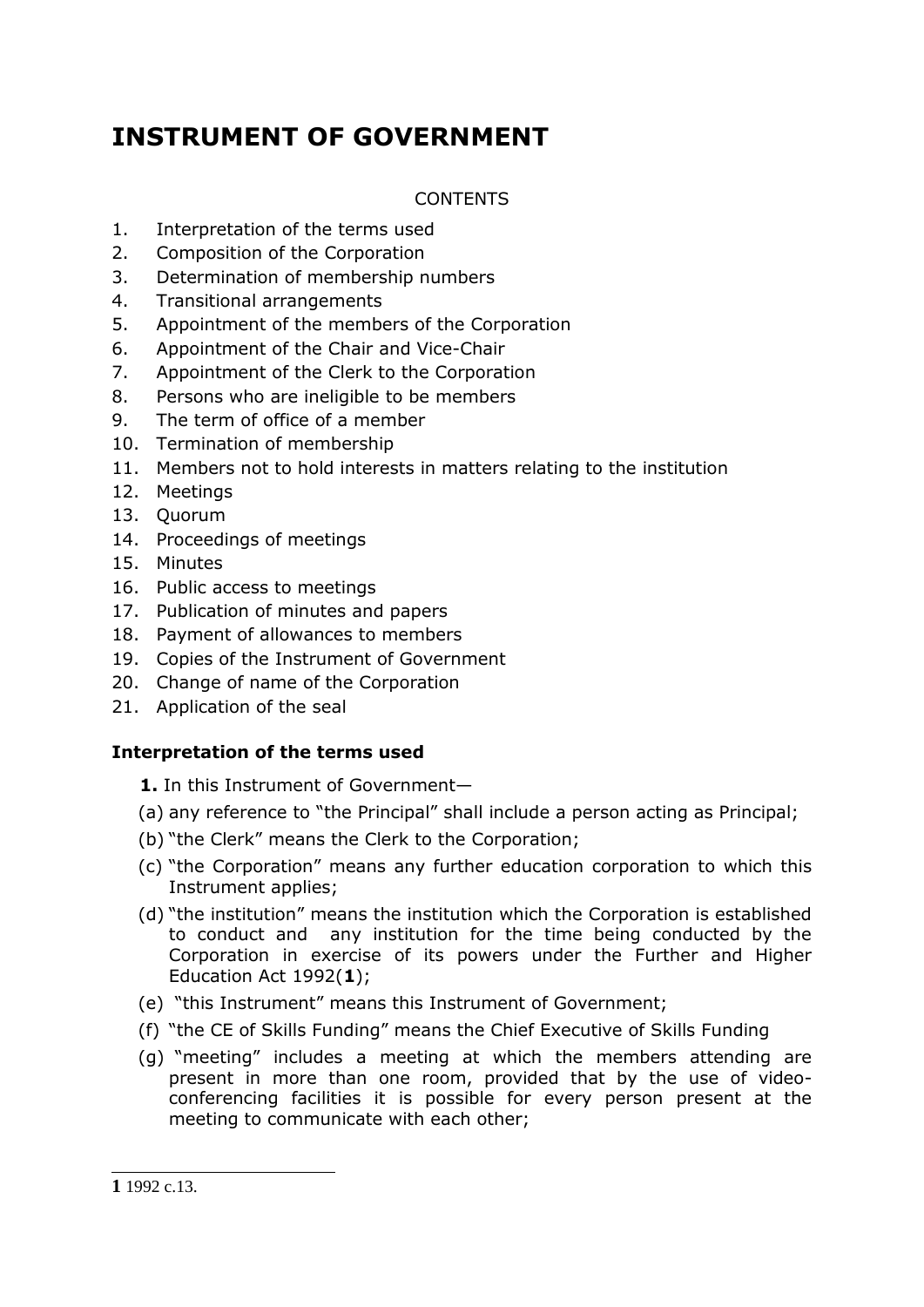- (h) "necessary skills" means skills and experience, other than professional qualifications, specified by the Corporation as appropriate for members to have;
- (i) "parent member", "staff member" and "student member" have the meanings given to them in clause 2;
- (j) "the previous Instrument of Government" means the Instrument of Government relating to the Corporation which had effect immediately before 1st January 2008;
- (k) "the Secretary of State" means the Secretary of State for Business Innovation and Skills;
- (l) "staff matters" means the remuneration, conditions of service, promotion, conduct, suspension, dismissal or retirement of staff;
- (m) "the students' union" means any association of students formed to further the educational purposes of the institution and the interests of students, as students;
- (n) a "variable category" means any category of members whose numbers may vary according to clauses 2 and 3.

# **Composition of the Corporation**

**2.—(1)** Subject to the transitional arrangements set out in clause 4, the Corporation shall consist of—

- (a) up to sixteen members who appear to the Corporation to have the necessary skills to ensure that the Corporation carries out its functions under article 3 of the Articles of Government;
- (b) not more than two members, who are parents of students under the age of 19 years attending the institution, who have been nominated and elected by other parents, or if the Corporation so decides, by a recognised association representing parents ("parent members");
- (c) the Principal of the institution, unless the Principal chooses not to be a member;
- (d) at least one and not more than three members who are members of the institution's staff and have a contract of employment with the institution and who have been nominated and elected as set out in paragraphs (3), (4) or (5) ("staff members"); and
- (f) at least two and not more than three members who are students at the institution and have been nominated and elected by their fellow students, or if the Corporation so decides, by a recognised association representing such students ("student members").

(2) A person, who is not for the time being enrolled as a student at the institution, shall nevertheless be treated as a student during any period of authorised absence from the institution for study, travel or for carrying out the duties of any office held by that person in the institution's students' union.

(3) Where the Corporation has decided or decides that there is to be one staff member; the member may be a member of the academic staff or the nonacademic staff and shall be nominated and elected by all staff.

(4) Where the Corporation has decided or decides that there are to be two staff members—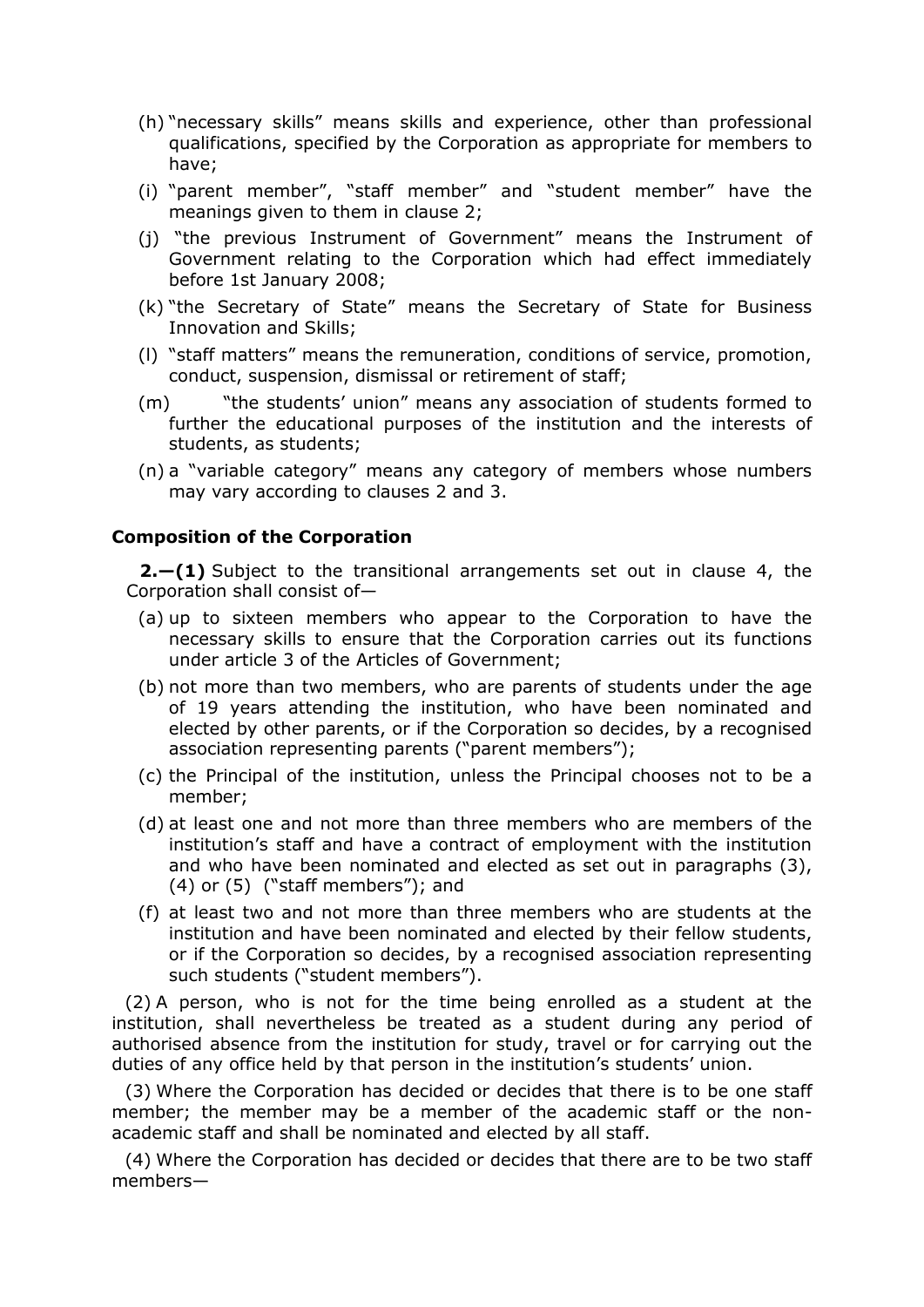- (a) one may be a member of the academic staff, nominated and elected only by academic staff; and the other may be a member of the non-academic staff, nominated and elected only by non-academic staff, or
- (b) each may be a member of the academic or non-academic staff, nominated and elected by all staff.

(5) Where the Corporation has decided that there are to be three staff members -

- (a) all may be members of the academic or non-academic staff, nominated and elected by all staff,
- (b) one may be a member of the academic or the non-academic staff, nominated and elected by all staff, one may be a member of the academic staff, nominated and elected by academic staff only, and one may be a member of the non-academic staff nominated and elected by nonacademic staff only,
- (c) two may be members of the academic staff, nominated and elected by academic staff only, and one may be a member of the non-academic staff, nominated and elected by non-academic staff only, or
- (d) one may be a member of the academic staff, nominated and elected by academic staff only, and two may be members of the non-academic staff, nominated and elected by non-academic staff only.

(6) The appointing authority, as set out in clause 5, will decide whether a person is eligible for nomination, election and appointment as a member of the Corporation under paragraph (1).

# **Determination of membership numbers**

**3.—(1)** Subject to paragraph (2) and the transitional arrangements in clause 4, the number of members of the Corporation and the number of members of each variable category shall be that decided by the Corporation in the most recent determination made under the previous Instrument of Government.

(2) The Corporation may at any time vary the determination referred to in paragraph (1) and any subsequent determination under this paragraph provided that -

- (a) the number of members of the Corporation shall not be less than twelve or more than twenty; and
- (b) the numbers of members of each variable category shall be subject to the limit which applies to that category set out in Clause 2,

(3) No determination under this clause shall terminate the appointment of any person who is already a member of the Corporation at the time when the determination is made.

# **Transitional arrangements**

**4.** Where, following the last determination under the previous Instrument of Government, the membership of the Corporation does not conform in number to that determination—

(a) nothing in clauses 2 and 3 of this Instrument shall require the removal of members where the previous Instrument would not have required their removal; but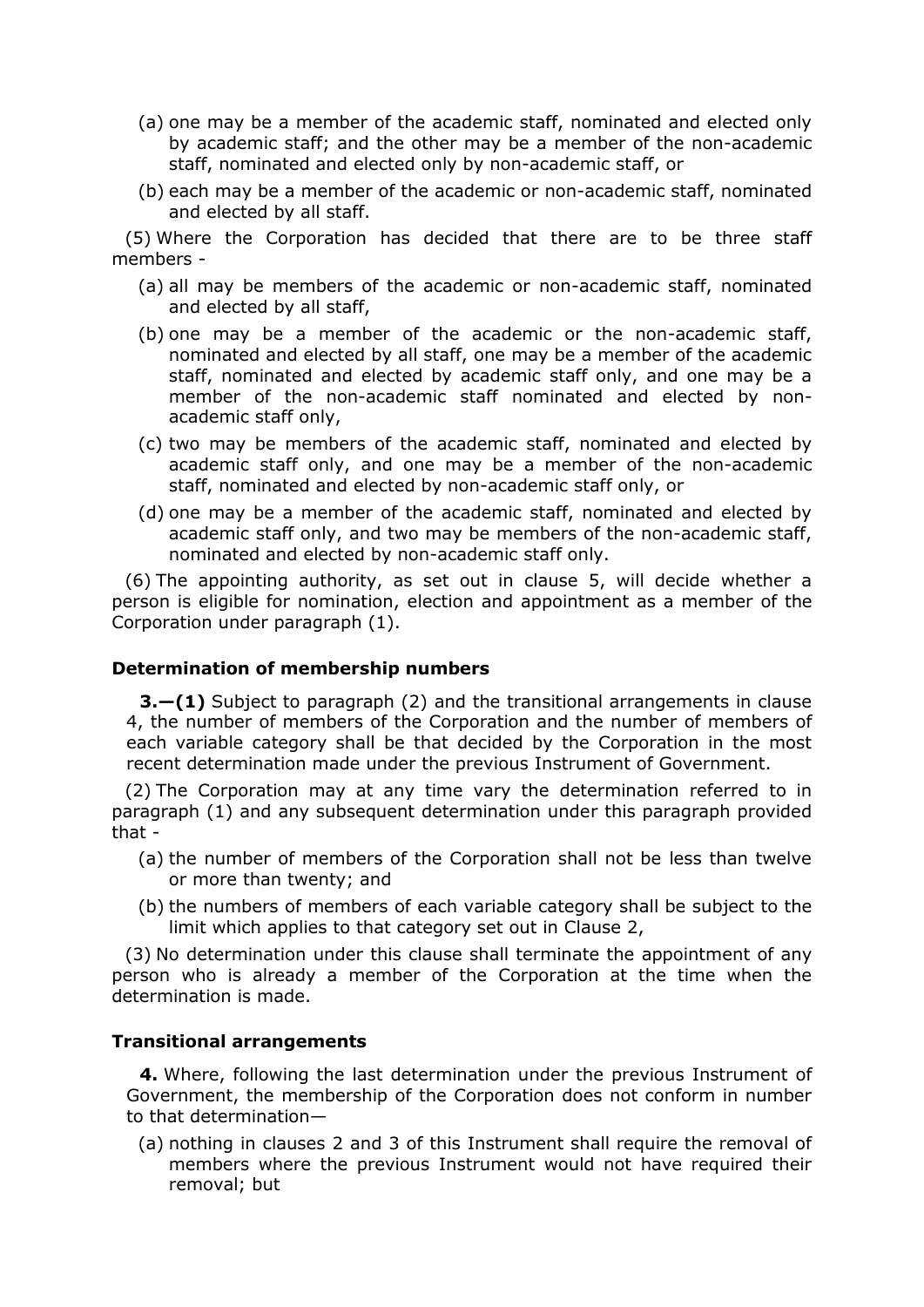(b) the Corporation shall ensure that any new appointments are made so that its composition conforms to the determination as soon as possible.

#### **Appointment of the members of the Corporation**

**5.—(1)** Subject to paragraph (2) the Corporation is the appointing authority in relation to the appointment of its members.

(2) If the number of members falls below the number needed for a quorum, the Secretary of State is the appointing authority in relation to the appointment of those members needed for a quorum.

(3) The appointing authority may decline to appoint a person as a parent, staff or student member if—

- (a) it is satisfied that the person has been removed from office as a member of a further education corporation in the previous ten years; or
- (b) the appointment of the person would contravene any rule or bye-law made under article 23 of the Articles of Government concerning the number of terms of office which a person may serve, provided that such rules or bye-laws make the same provision for each category of members appointed by the appointing authority; or
- (c) the person is ineligible to be a member of the corporation because of clause 8.

(4) Where the office of any member becomes vacant the appointing authority shall as soon as practicable take all necessary steps to appoint a new member to fill the vacancy.

#### **Appointment of the Chair and Vice-Chair**

**6.—(1)** The members of the Corporation shall appoint a Chair and a Vice-Chair from among themselves.

(2) Neither the Principal nor any staff or student member shall be eligible to be appointed as Chair or Vice-Chair or to act as Chair in their absence.

(3) If both the Chair and the Vice-Chair are absent from any meeting of the Corporation, the members present shall choose someone from among themselves to act as Chair for that meeting.

(4) The Chair and Vice-Chair shall hold office for such period as the Corporation decides.

(5) The Chair or Vice-Chair may resign from office at any time by giving notice in writing to the Clerk.

(6) If the Corporation is satisfied that the Chair is unfit or unable to carry out the functions of office, it may give written notice, removing the Chair from office and the office shall then be vacant.

(7) If the Corporation is satisfied that the Vice-Chair is unfit or unable to carry out the functions of office, it may give written notice, removing the Vice-Chair from office and the office shall then be vacant.

(8) At the last meeting before the end of the term of office of the Chair, or at the first meeting following the Chair's resignation or removal from office, the members shall appoint a replacement from among themselves.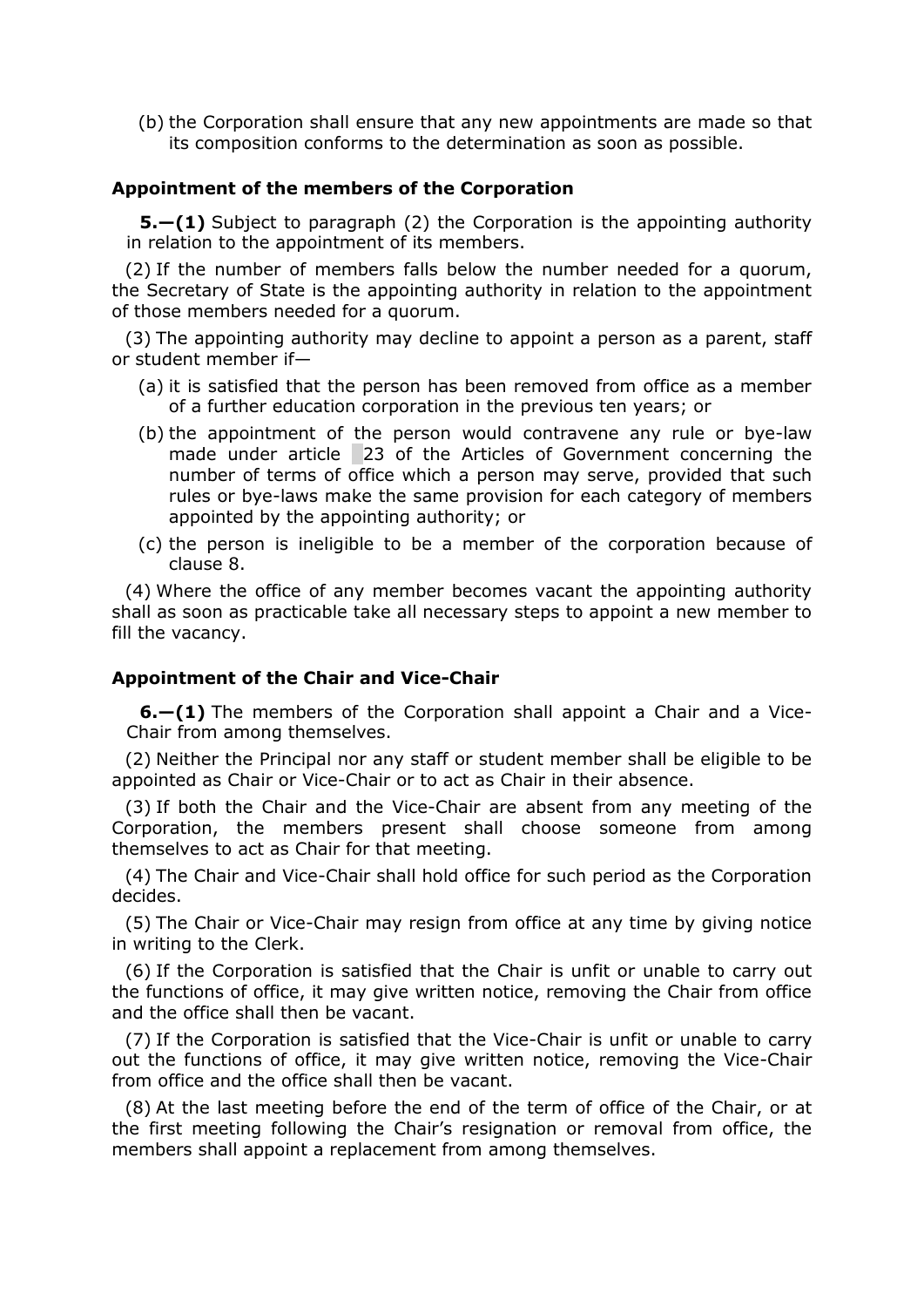(9) At the last meeting before the end of the term of office of the Vice-Chair, or at the first meeting following the Vice-Chair's resignation or removal from office, the members shall appoint a replacement from among themselves.

(10) At the end of their respective terms of office, the Chair and Vice-Chair shall be eligible for reappointment.

(11) Paragraph (10) is subject to any rule or bye-law made by the Corporation under article 23 of the Articles of Government concerning the number of terms of office which a person may serve.

# **Appointment of the Clerk to the Corporation**

**7.—(1)** The Corporation shall appoint a person to serve as its Clerk, but the Principal may not be appointed as Clerk.

(2) In the temporary absence of the Clerk, the Corporation shall appoint a person to serve as a temporary Clerk, but the Principal may not be appointed as temporary Clerk.

(3) Any reference in this Instrument to the Clerk shall include a temporary Clerk appointed under paragraph (2).

(4) Subject to clause 14, the Clerk shall be entitled to attend all meetings of the Corporation and any of its committees.

(5) The Clerk may also be a member of staff at the institution.

#### **Persons who are ineligible to be members**

**8.—(1)** No one under the age of 18 years may be a member, except as a student member.

(2) The Clerk may not be a member.

(3) A person who is a member of staff of the institution may not be, or continue as, a member, except as a staff member or in the capacity of Principal.

(4) Paragraph (3) does not apply to a student who is employed by the Corporation in connection with the student's role as an officer of a students' union.

(5) Subject to paragraphs (6) and (7), a person shall be disqualified from holding, or from continuing to hold, office as a member, if that person has been adjudged bankrupt or is the subject of a bankruptcy restrictions order, an interim bankruptcy restrictions order or a bankruptcy restrictions undertaking within the meaning of the Insolvency Act 1986(**2**), or if that person has made a composition or arrangement with creditors, including an individual voluntary arrangement.

(6) Where a person is disqualified by reason of having been adjudged bankrupt or by reason of being the subject of a bankruptcy restrictions order, an interim bankruptcy restrictions order or a bankruptcy restrictions undertaking, that disqualification shall cease—

- (a) on that person's discharge from bankruptcy, unless the bankruptcy order has before then been annulled; or
- (b) if the bankruptcy order is annulled, at the date of that annulment; or

<sup>&</sup>lt;u>.</u> **2** 1986.c.45 as amended by the Enterprise Act 2002 (c. 40)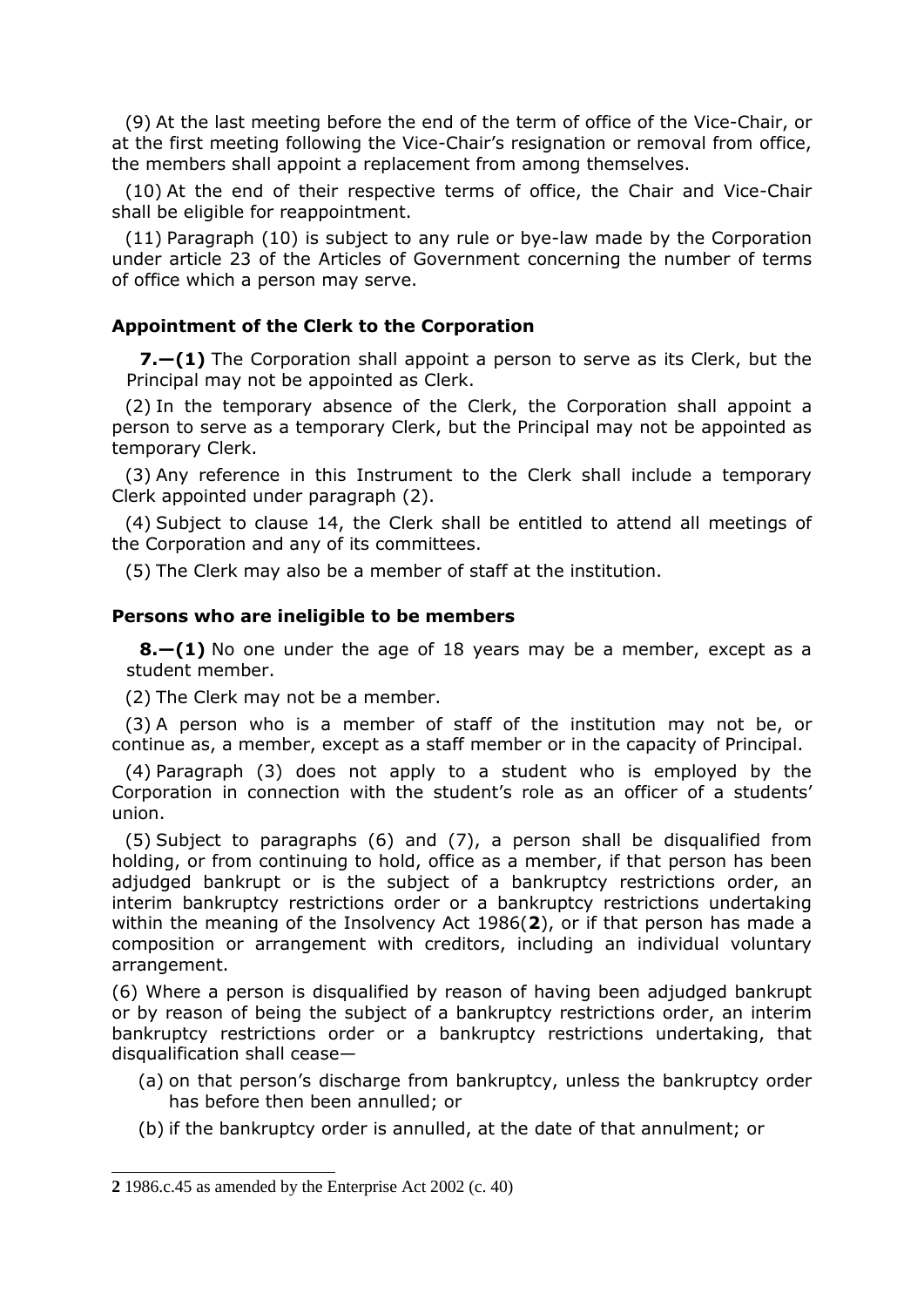- (c) if the bankruptcy restrictions order is rescinded as a result of an application under section 375 of the Insolvency Act 1986, on the date so ordered by the court; or
- (d) if the interim bankruptcy restrictions order is discharged by the court, on the date of that discharge; or
- (e) if the bankruptcy restrictions undertaking is annulled, at the date of that annulment.

(7) Where a person is disqualified by reason of having made a composition or arrangement with creditors, including an individual voluntary arrangement, and then pays the debts in full, the disqualification shall cease on the date on which the payment is completed and in any other case it shall cease on the expiration of three years from the date on which the terms of the deed of composition, arrangement or individual voluntary arrangement are fulfilled.

(8) Subject to paragraph (9), a person shall be disqualified from holding, or from continuing to hold, office as a member if—

(a) within the previous five years that person has been convicted, whether in the United Kingdom or elsewhere, of any offence and has received a sentence of imprisonment, whether suspended or not, for a period of three months or more, without the option of a fine; or

(b) within the previous twenty years that person has been convicted as set out in sub-paragraph (a) and has received a sentence of imprisonment, whether suspended or not, for a period of more than two and a half years; or

(c) that person has at any time been convicted as set out in sub-paragraph

(a) and has received a sentence of imprisonment, whether suspended or not, of more than five years.

(9) For the purpose of this regulation there shall be disregarded any conviction by or before a court outside the United Kingdom for an offence in respect of conduct which, if it had taken place in the United Kingdom, would not have constituted an offence under the law then in force anywhere in the United Kingdom.

(10) Upon a member of the Corporation becoming disqualified from continuing to hold office under paragraphs (5) or (8), the member shall immediately give notice of that fact to the Clerk.

#### **The term of office of a member**

**9.—(1)** A member of the Corporation shall hold and vacate office in accordance with the terms of the appointment, but the length of the term of office shall not exceed four years.

(2) Members retiring at the end of their term of office shall be eligible for reappointment, and clause 5 shall apply to the reappointment of a member as it does to the appointment of a member.

(3) Paragraph (2) is subject to any rule or bye-law made by the Corporation under article 23 of the Articles of Government concerning the number of terms of office which a person may serve.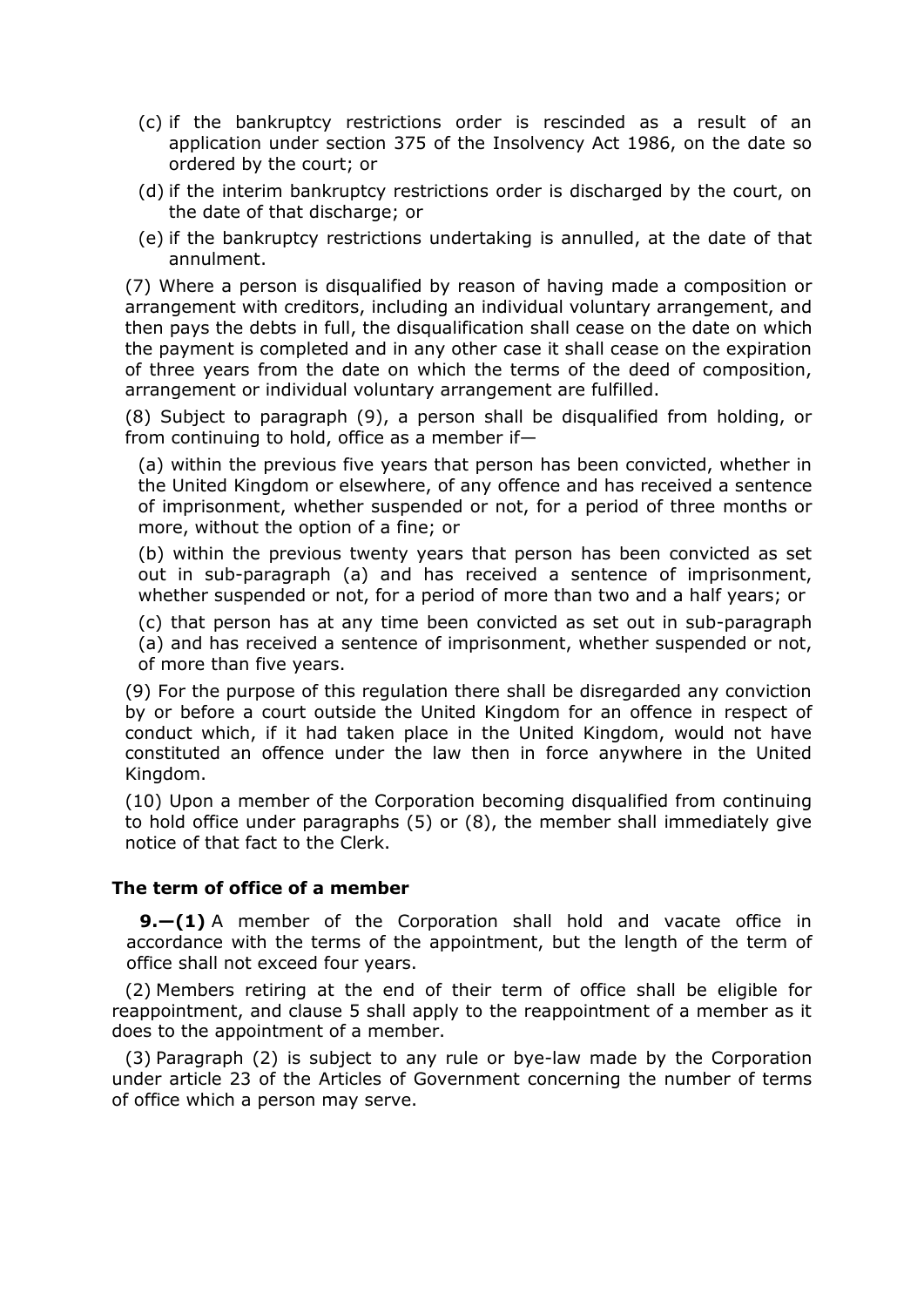# **Termination of membership**

**10.—(1)** A member may resign from office at any time by giving notice in writing to the Clerk.

- (2) If at any time the Corporation is satisfied that any member
	- (a) is unfit or unable to discharge the functions of a member; or
	- (b) has been absent from meetings of the Corporation for a period longer than six consecutive months without the permission of the Corporation,

the Corporation may by notice in writing to that member remove the member from office and the office shall then be vacant.

(3) Any person who is a member of the Corporation by virtue of being a member of the staff at the institution, including the Principal, shall cease to hold office upon ceasing to be a member of the staff and the office shall then be vacant.

(4) A student member shall cease to hold office—

- (a) at the end of the student's final academic year, or at such other time in the year after ceasing to be a student as the Corporation may decide; or
- (b) if expelled from the institution,

and the office shall then be vacant.

# **Members not to hold interests in matters relating to the institution**

11(1) A member to whom paragraph (2) applies shall -

- (c) disclose to the Corporation the nature and extent of the interest; and
- (d) if present at a meeting of the Corporation, or of any of its committees, at which such supply, contract or other matter as is mentioned in paragraph (2) is to be considered, not take part in the consideration or vote on any question with respect to it and not be counted in the quorum present at the meeting in relation to a resolution on which that member is not entitled to vote; and
- (e) withdraw, if present at a meeting of the Corporation, or any of its committees, at which such supply, contract or other matter as is mentioned in paragraph (2) is to be considered, where required to do so by a majority of the members of the Corporation or committee present at the meeting.

(5) This paragraph applies to a member who-

- (a) has any financial interest in—
	- (i) the supply of work to the institution, or the supply of goods for the purposes of the institution;
	- (ii) any contract or proposed contract concerning the institution; or
	- (iii) any other matter relating to the institution; or
- (b) has any other interest of a type specified by the Corporation in any matter relating to the institution.

(6) This clause shall not prevent the members considering and voting upon proposals for the Corporation to insure them against liabilities incurred by them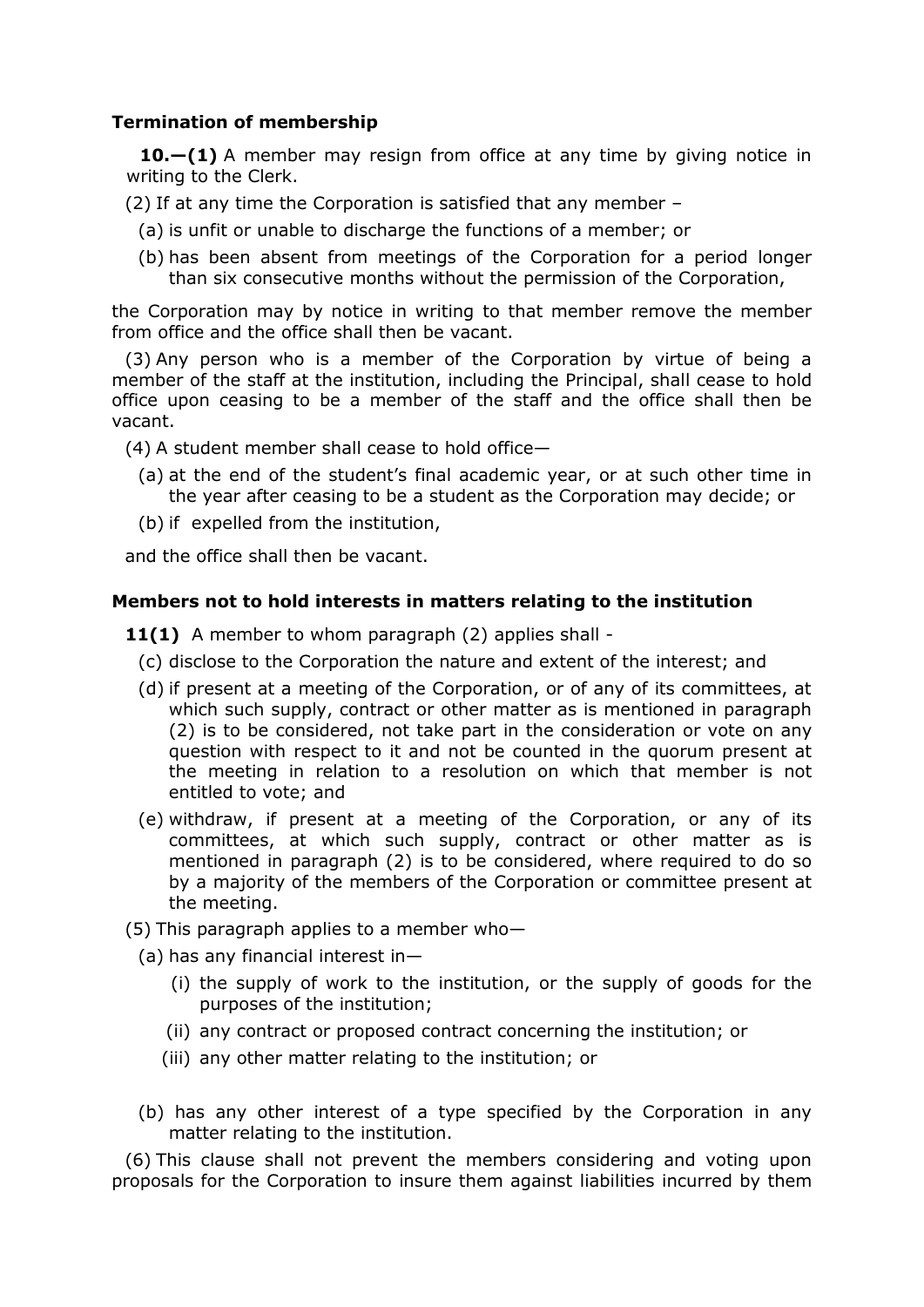arising out of their office or the Corporation obtaining such insurance and paying the premium.

(7) Where the matter under consideration by the Corporation or any of its committees relates to the pay and conditions of all staff, or all staff in a particular class, a staff member—

- (a) need not disclose a financial interest; and
- (b) may take part in the consideration of the matter, vote on any question with respect to it and count towards the quorum present at that meeting, provided that in so doing, the staff member acts in the best interests of the Corporation as a whole and does not seek to represent the interests of any other person or body, but
- (c) shall withdraw from the meeting if the matter is under negotiation with staff and the staff member is representing any of the staff concerned in those negotiations.

(8) The Clerk shall maintain a register of the interests of the members which have been disclosed and the register shall be made available during normal office hours at the institution to any person wishing to inspect it.

#### **Meetings**

**11.—(1)** The Corporation shall meet at least once in every term, and shall hold such other meetings as may be necessary.

(2) Subject to paragraphs (4) and (5) and to clause 13(4), all meetings shall be called by the Clerk, who shall, at least seven calendar days before the date of the meeting, send to the members of the Corporation written notice of the meeting and a copy of the proposed agenda.

(3) If it is proposed to consider at any meeting the remuneration, conditions of service, conduct, suspension, dismissal or retirement of the Clerk, the Chair shall, at least seven calendar days before the date of the meeting, send to the members a copy of the agenda item concerned, together with any relevant papers.

(4) A meeting of the Corporation, called a "special meeting", may be called at any time by the Chair or at the request in writing of any five members.

(5) Where the Chair, or in the Chair's absence the Vice-Chair, decides that there are matters requiring urgent consideration, the written notice convening the special meeting and a copy of the proposed agenda may be given within less than seven calendar days.

(6) Every member shall act in the best interests of the Corporation and shall not be bound to speak or vote by mandates given by any other body or person.

#### **Quorum**

**12.—(1)** Meetings of the Corporation shall be quorate if the number of members present is at least 40% of the total number of members, determined according to clause 3

(2) If the number of members present for a meeting of the Corporation does not constitute a quorum, the meeting shall not be held.

(3) If during a meeting of the Corporation there ceases to be a quorum, the meeting shall be terminated at once.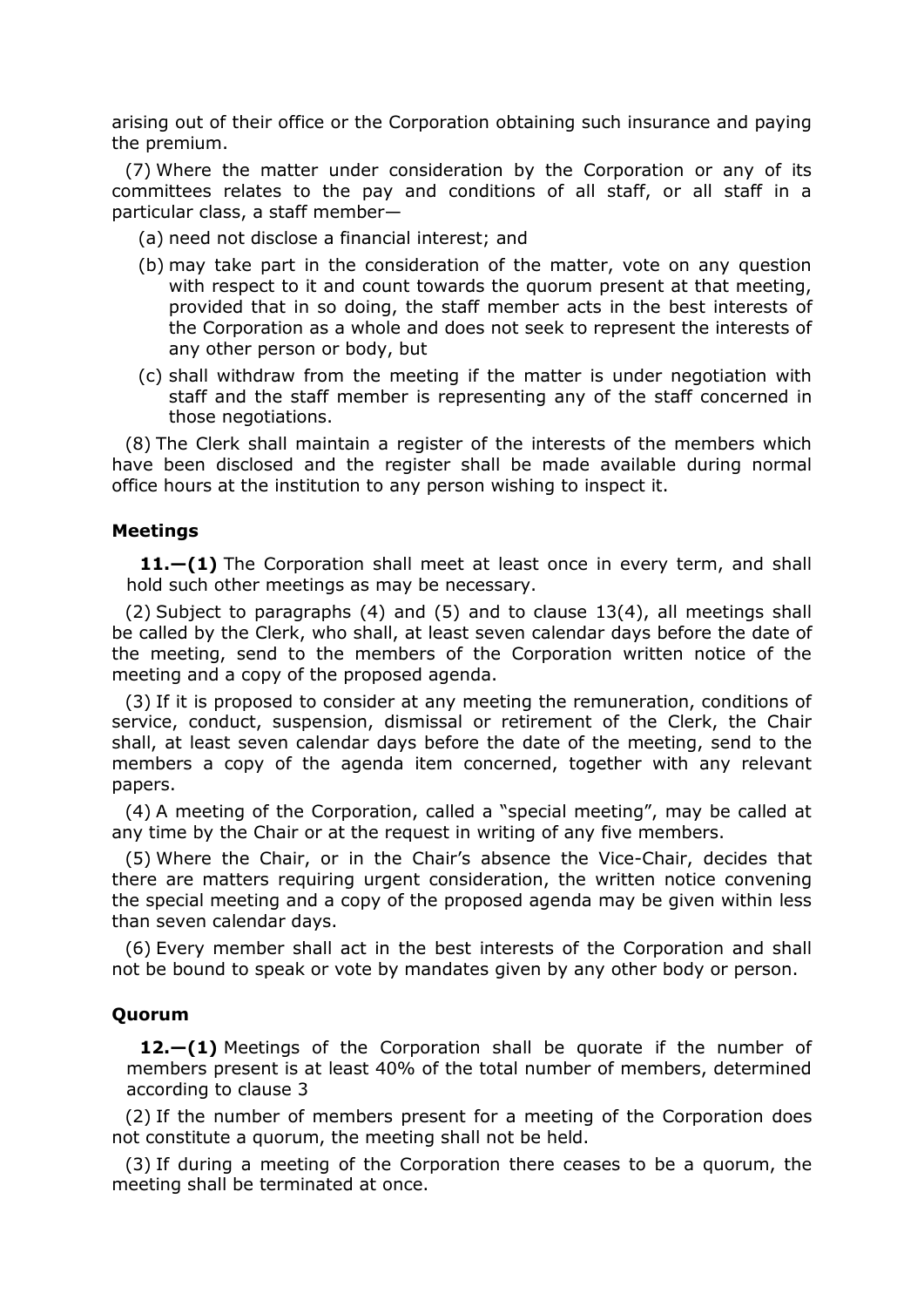(4) If a meeting cannot be held or cannot continue for lack of a quorum, the Chair may call a special meeting as soon as it is convenient.

#### **Proceedings of meetings**

**13.—(1)** Every question to be decided at a meeting of the Corporation shall be decided by a majority of the votes cast by members present and entitled to vote on the question.

(2) Where, at a meeting of the Corporation, there is an equal division of votes on a question to be decided, the Chair of the meeting shall have a second or casting vote.

(3) A member may not vote by proxy or by way of postal vote.

(4) No resolution of the members may be rescinded or varied at a subsequent meeting unless consideration of the rescission or variation is a specific item of business on the agenda for that meeting.

(5) Except as provided by procedures made pursuant to article 16 of the Articles of Government, a member of the Corporation who is a member of staff at the institution, including the Principal, shall withdraw—

- (a) from that part of any meeting of the Corporation, or any of its committees, at which staff matters relating solely to that member of the staff, as distinct from staff matters relating to all members of staff or all members of staff in a particular class, are to be considered;
- (b) from that part of any meeting of the Corporation, or any of its committees, at which that member's reappointment or the appointment of that member's successor is to be considered;
- (c) from that part of any meeting of the Corporation, or any of its committees, at which the matter under consideration concerns the pay or conditions of service of all members of staff, or all members of staff in a particular class, where the member of staff is acting as a representative (whether or not on behalf of a recognised trade union) of all members of staff or the class of staff (as the case may be); and
- (d) if so required by a resolution of the other members present, from that part of any meeting of the Corporation or any of its committees, at which staff matters relating to any member of staff holding a post senior to that member's are to be considered, except those relating to the pay and conditions of all staff or all staff in a particular class.

(6) A Principal who has chosen not to be a member of the Corporation shall still be entitled to attend and speak, or otherwise communicate, at all meetings of the Corporation and any of its committees, except that the Principal shall withdraw in any case where the Principal would be required to withdraw under paragraph (5).

(7) A student member who is under the age of 18 shall not vote at a meeting of the Corporation, or any of its committees, on any question concerning any proposal—

- (a) for the expenditure of money by the Corporation; or
- (b) under which the Corporation, or any members of the Corporation, would enter into any contract, or would incur any debt or liability, whether immediate, contingent or otherwise.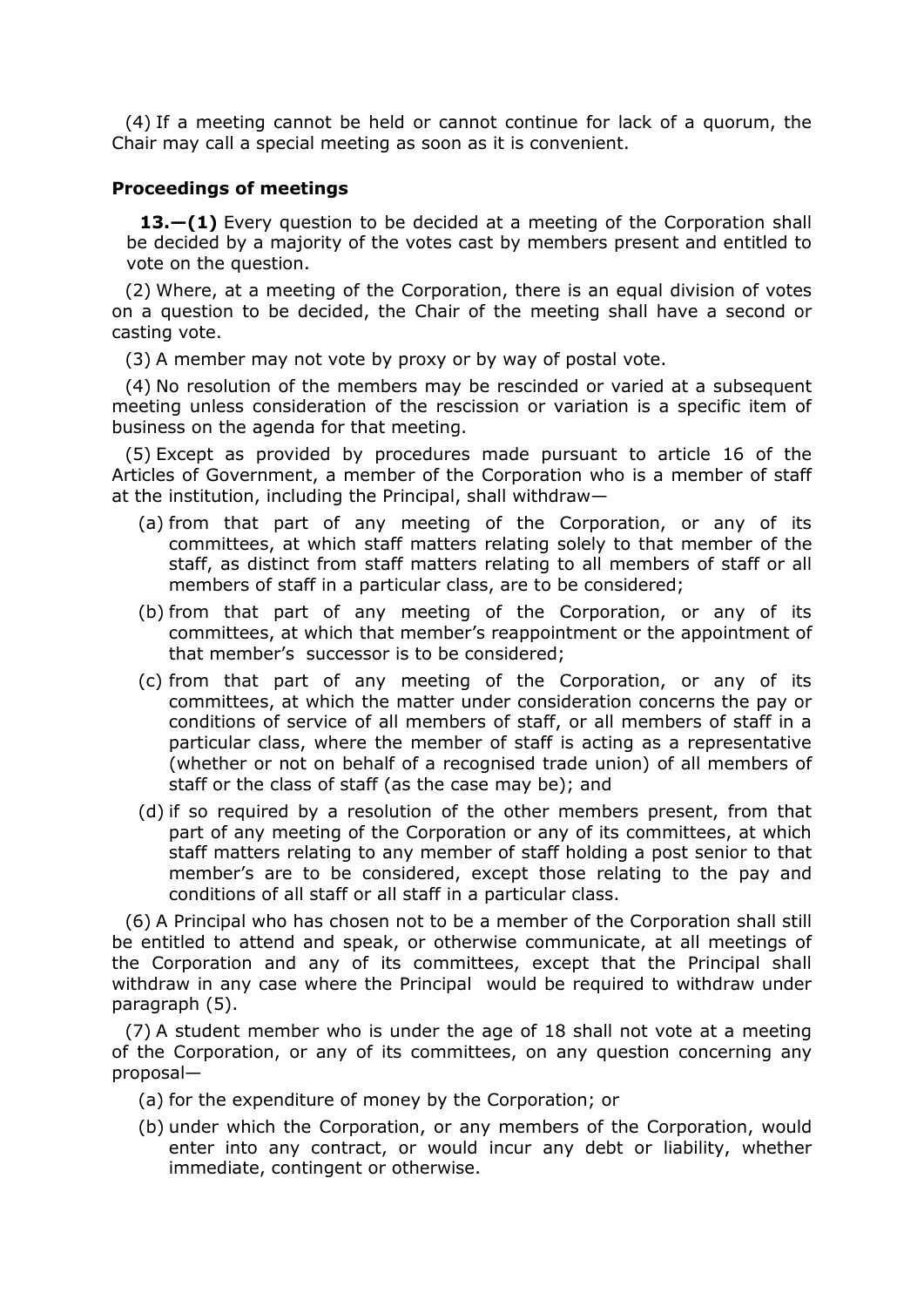(8) Except as provided by rules made under article 18 (3) of the Articles of Government relating to appeals and representations by students in disciplinary cases, a student member shall withdraw from that part of any meeting of the Corporation or any of its committees, at which a student's conduct, suspension or expulsion is to be considered.

(9) In any case where the Corporation, or any of its committees, is to discuss staff matters relating to a member or prospective member of staff at the institution, a student member shall—

- (a) take no part in the consideration or discussion of that matter and not vote on any question with respect to it; and
- (b) where required to do so by a majority of the members, other than student members, of the Corporation or committee present at the meeting, withdraw from the meeting.
- (10) The Clerk—
	- (a) shall withdraw from that part of any meeting of the Corporation, or any of its committees, at which the Clerk's remuneration, conditions of service, conduct, suspension, dismissal or retirement in the capacity of Clerk are to be considered; and
	- (b) where the Clerk is a member of staff at the institution, the Clerk shall withdraw in any case where a member of the Corporation is required to withdraw under paragraph (5).

(11) If the Clerk withdraws from a meeting, or part of a meeting, of the Corporation under paragraph (10), the Corporation shall appoint a person from among themselves to act as Clerk during this absence.

(12) If the Clerk withdraws from a meeting, or part of a meeting, of a committee of the Corporation, the Corporation shall appoint a person from among themselves to act as Clerk to the committee during this absence.

#### **Minutes**

**14.—(1)** Written minutes of every meeting of the Corporation shall be prepared, and, subject to paragraph (2), at every meeting of the Corporation the minutes of the last meeting shall be taken as an agenda item.

(2) Paragraph (1) shall not require the minutes of the last meeting to be taken as an agenda item at a special meeting, but where they are not taken, they shall be taken as an agenda item at the next meeting which is not a special meeting.

(3) Where minutes of a meeting are taken as an agenda item and agreed to be accurate, those minutes shall be signed as a true record by the Chair of the meeting.

(4) Separate minutes shall be taken of those parts of meetings from which staff members, the Principal, student members or the Clerk have withdrawn from a meeting in accordance with clause 14(5), (6), (8), (9) or (10) and such persons shall not be entitled to see the minutes of that part of the meeting or any papers relating to it.

#### **Public access to meetings**

**15.** The Corporation shall decide any question as to whether a person should be allowed to attend any of its meetings where that person is not a member,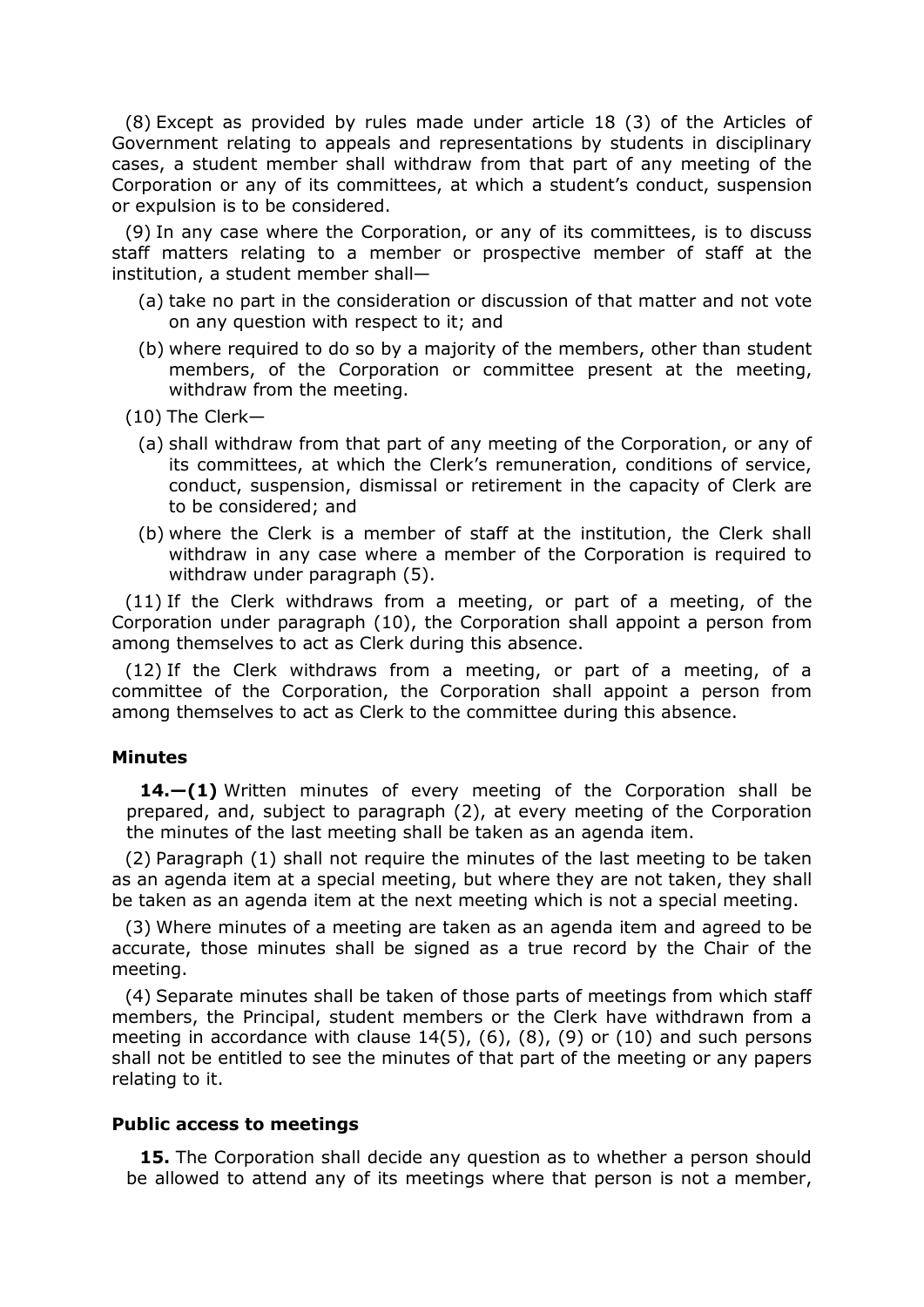the Clerk or the Principal and in making its decision, it shall give consideration to clause 17(2).

#### **Publication of minutes and papers**

**16.—(1)** Subject to paragraph (2), the Corporation shall ensure that a copy of—

- (a) the agenda for every meeting of the Corporation;
- (b) the draft minutes of every such meeting, if they have been approved by the Chair of the meeting;
- (c) the signed minutes of every such meeting; and
- (d) any report, document or other paper considered at any such meeting,

shall as soon as possible be made available during normal office hours at the institution to any person wishing to inspect them.

(2) There shall be excluded from any item made available for inspection any material relating to—

- (a) a named person employed at or proposed to be employed at the institution;
- (b) a named student at, or candidate for admission to, the institution;
- (c) the Clerk; or
- (d) any matter which, by reason of its nature, the Corporation is satisfied should be dealt with on a confidential basis.

(3) The Corporation shall ensure that a copy of the draft or signed minutes of every meeting of the Corporation, under paragraph (1), shall be placed on the institution's website, and shall, despite any rules the Corporation may make regarding the archiving of such material, remain on its website for a minimum period of 12 months.

(4) The Corporation shall review regularly all material excluded from inspection under paragraph (2)(d) and make any such material available for inspection where it is satisfied that the reason for dealing with the matter on a confidential basis no longer applies, or where it considers that the public interest in disclosure outweighs that reason.

#### **Copies of the Instrument of Government**

**17.** A copy of this Instrument shall be given free of charge to every member of the Corporation and at a charge not exceeding the cost of copying or free of charge to any other person who so requests a copy, and shall be available for inspection at the institution upon request, during normal office hours, to every member of staff and every student.

#### **Change of name of the Corporation**

**18.** The Corporation may change its name with the approval of the Secretary of State.

#### **Application of the seal**

**19.** The application of the seal of the Corporation shall be authenticated by—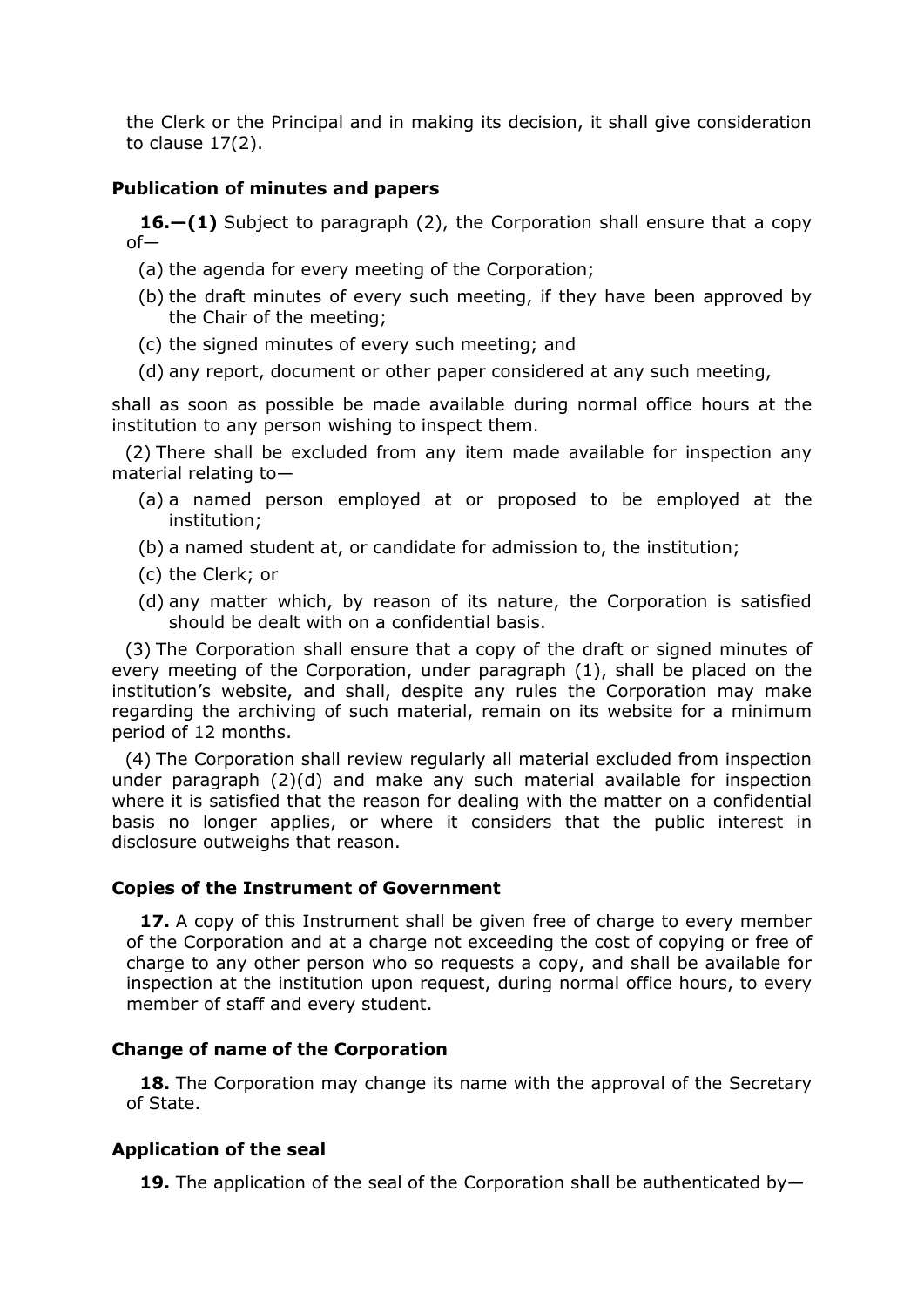- (a) the signature of either the Chair or of some other member authorised either generally or specially by the Corporation to act for that purpose; and
- (b) the signature of any other member.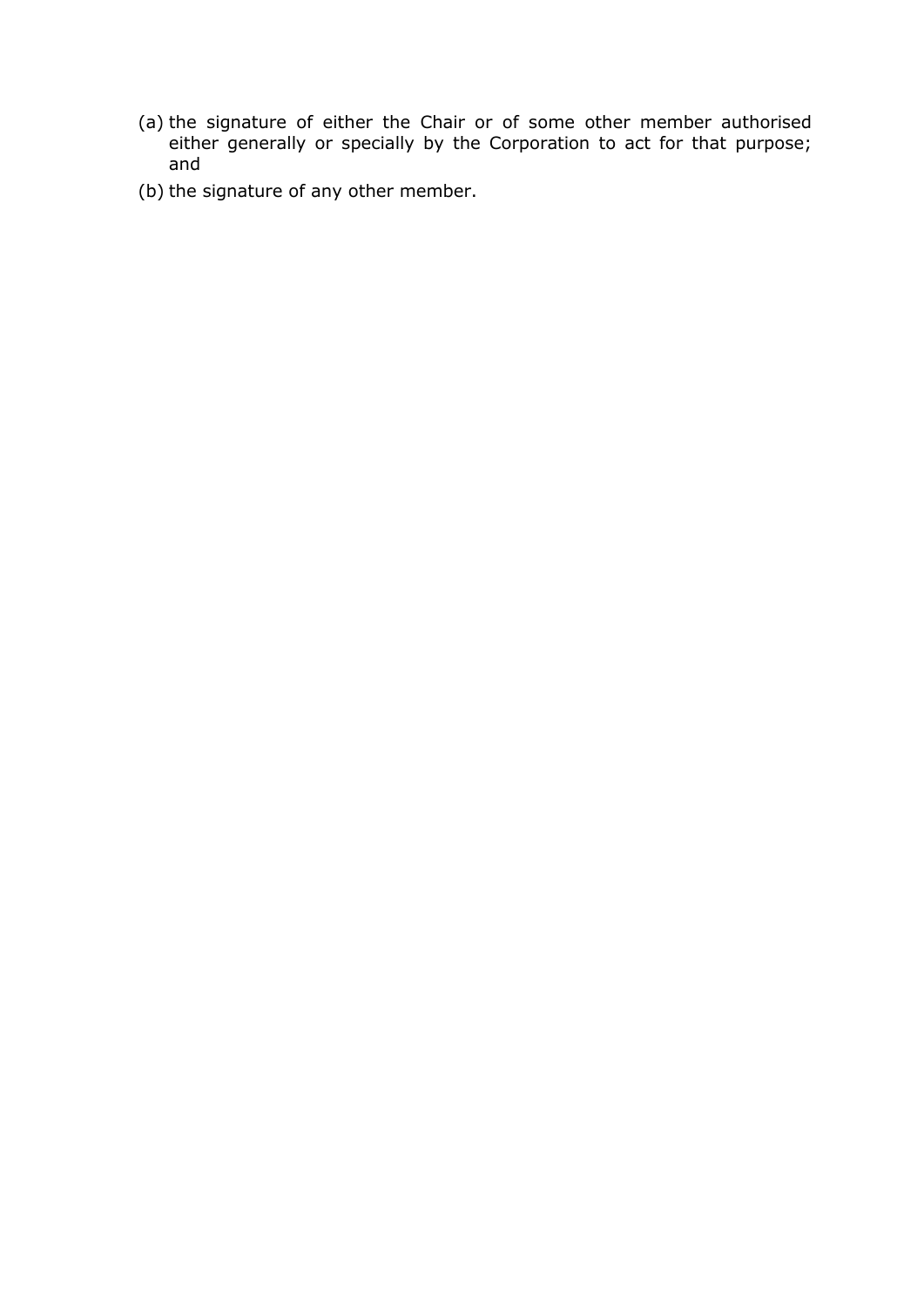# **ARTICLES OF GOVERNMENT**

# CONTENTS

- 1. Interpretation of the terms used
- 2. Conduct of the institution
- 3. Responsibilities of the Corporation, the Principal and the Clerk
- 4. The establishment of committees and delegation of functions generally
- 5. The search committee
- 6. The audit committee
- 7. Composition of committees
- 8. Access to committees by non-members and publication of minutes
- 9.,10.,11, Delegable and non-delegable functions
- 12., 13 Appointment and promotion of staff
- 14. Rules relating to the conduct of staff
- 15. Academic freedom
- 16. Grievance, suspension and disciplinary procedures
- 17. Suspension and dismissal of the Clerk
- 18. Students
- 19. Financial matters
- 20. Co-operation with the CE OF SKILLS FUNDING's auditor
- 21. Internal audit
- 22. Accounts and audit of accounts
- 23. Rules and bye-laws
- 24. Copies of Articles of Government and rules and bye-laws

# **Interpretation of the terms used**

- **1.** In these Articles of Government—
	- (a) any reference to "the Principal" shall include a person acting as Principal;
	- (b) "the Articles" means these Articles of Government;
	- (c) "Chair" and "Vice-Chair" mean respectively the Chair and Vice-Chair of the Corporation appointed under clause 6 of the Instrument of Government;
	- (d) "the Clerk" has the same meaning as in the Instrument of Government;
	- (e) "the Corporation" has the same meaning as in the Instrument of Government;
	- (f) "the CE OF SKILLS FUNDING" means the Chief Executive of Skills Funding.
	- (g) "parent member", "staff member" and "student member" have the same meanings as in the Instrument of Government;
	- (h) "the Secretary of State" means the Secretary of State for Innovation, Universities and Skills ;
	- (i) "senior post" means the post of Principal and such other senior posts as the Corporation may decide for the purposes of these Articles;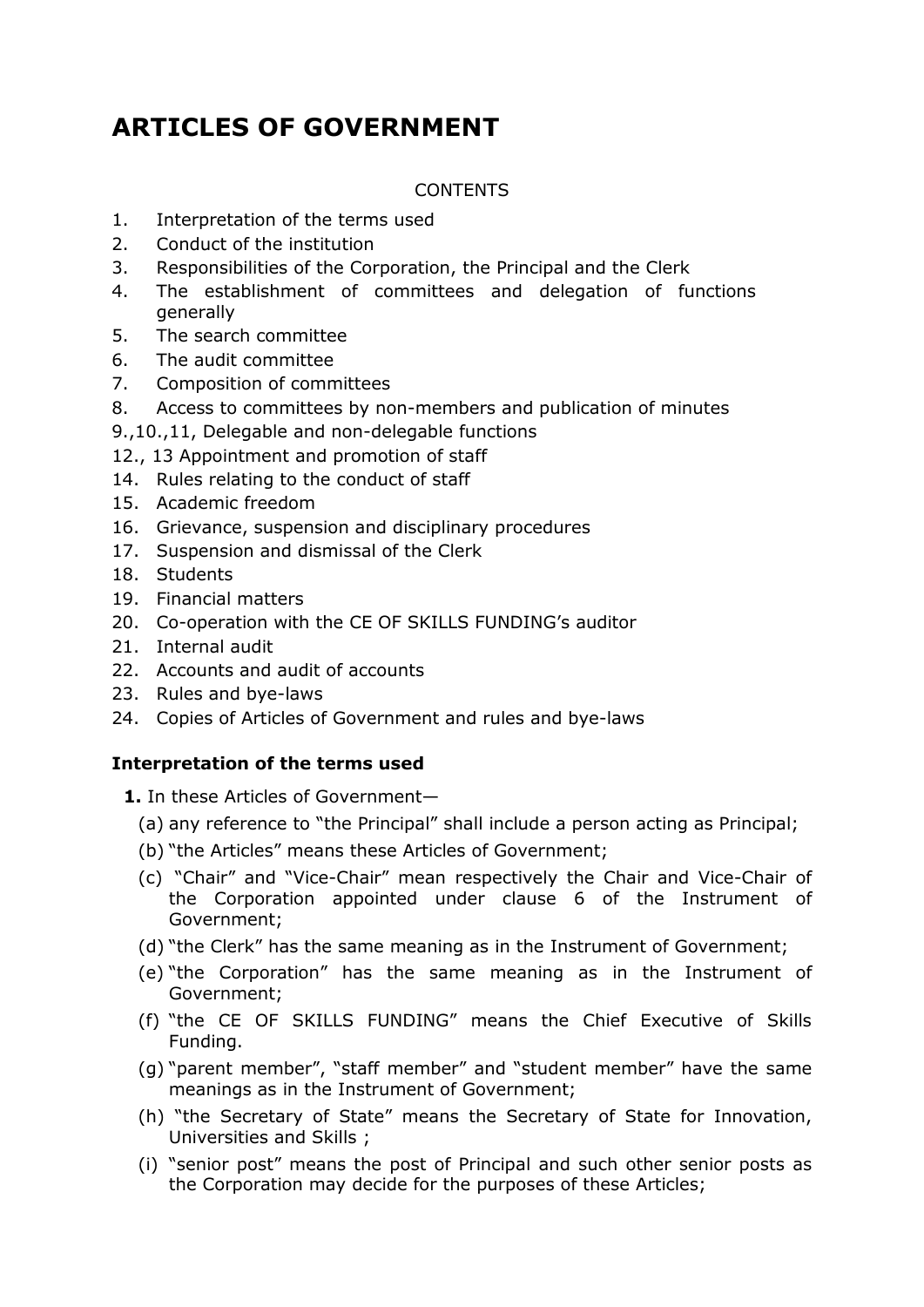- (j) "the staff" means all the staff who have a contract of employment with the institution;
- (k) "the students' union" has the same meaning as in the Instrument of Government.

# **Conduct of the institution**

**2.** The institution shall be conducted in accordance with the provisions of the Instrument of Government, these Articles, any rules or bye-laws made under these Articles and any trust deed regulating the institution.

# **Responsibilities of the Corporation, the Principal and the Clerk**

**3.—(1)** The Corporation shall be responsible for the following functions—

- (a) the determination and periodic review of the educational character and mission of the institution and the oversight of its activities;
- (aa) publishing arrangements for obtaining the views of staff and students on the determination and periodic review of the educational character and mission of the institution and the oversight of its activities:
- (b) approving the quality strategy of the institution;
- (c) the effective and efficient use of resources, the solvency of the institution and the Corporation and safeguarding their assets;
- (d) approving annual estimates of income and expenditure;
- (e) the appointment, grading, suspension, dismissal and determination of the pay and conditions of service of the holders of senior posts and the Clerk, including, where the Clerk is, or is to be appointed as, a member of staff, the Clerk's appointment, grading, suspension, dismissal and determination of pay in the capacity of a member of staff; and
- (f) setting a framework for the pay and conditions of service of all other staff.

(2) Subject to the responsibilities of the Corporation, the Principal shall be the Chief Executive of the institution, and shall be responsible for the following functions-

- (a) making proposals to the Corporation about the educational character and mission of the institution and implementing the decisions of the Corporation;
- (b) the determination of the institution's academic and other activities;
- (c) preparing annual estimates of income and expenditure for consideration and approval by the Corporation, and the management of budget and resources within the estimates approved by the Corporation;
- (d) the organisation, direction and management of the institution and leadership of the staff;
- (e) the appointment, assignment, grading, appraisal, suspension, dismissal and determination, within the framework set by the Corporation, of the pay and conditions of service of staff, other than the holders of senior posts or the Clerk, where the Clerk is also a member of the staff; and
- (f) maintaining student discipline and, within the rules and procedures provided for within these Articles, suspending or expelling students on disciplinary grounds or expelling students for academic reasons.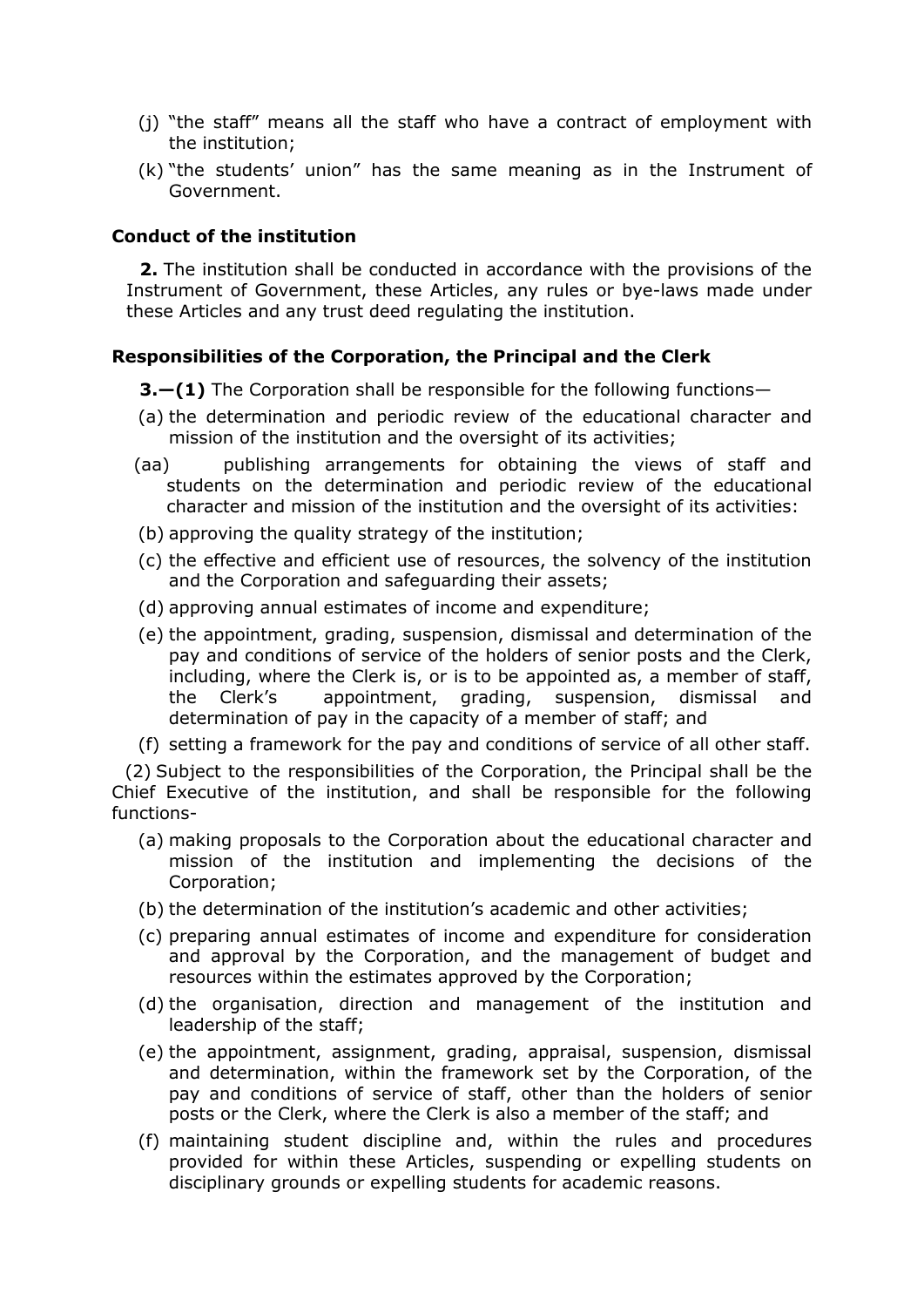(3) The Clerk shall be responsible for the following functions: -

- (a) advising the Corporation with regard to the operation of its powers;
- (b) advising the Corporation with regard to procedural matters;
- (c) advising the Corporation with regard to the conduct of its business; and
- (d) advising the Corporation with regard to matters of governance practice.

# **The establishment of committees and delegation of functions generally**

**4.—(1)** The Corporation may establish committees for any purpose or function, other than those assigned in these Articles to the Principal or Clerk and may delegate powers to-

- (a) such committees;
- (b) the Chair, or in the Chair's absence, the Vice-Chair; or
- (c) the Principal.

(2) The number of members of a committee and the terms on which they are to hold and to vacate office, shall be decided by the Corporation.

(3) The Corporation may also establish committees under collaboration arrangements made with other further education institutions or maintained schools (or with both), and such joint committees shall be subject to any regulations made under section 166 of the Education and Inspections Act 2006(**3**) governing such arrangements.

# **The Search Committee**

**5.—(1)** The Corporation shall establish a committee, to be known as the "search committee", to advise on—

- (a) the appointment of members (other than as a parent, staff or student member); and
- (b) such other matters relating to membership and appointments as the Corporation may ask it to.

(2) The Corporation shall not appoint any person as a member (other than as a parent, staff or student member) without first consulting and considering the advice of the search committee.

(3) The Corporation may make rules specifying the way in which the search committee is to be conducted. A copy of these rules, together with the search committee's terms of reference and its advice to the Corporation, other than any advice which the Corporation is satisfied should be dealt with on a confidential basis, shall be published on the institution's website and shall be made available for inspection at the institution by any person during normal office hours.

(4) The Corporation shall review regularly all material excluded from inspection under paragraph (3) and shall make any such material available for inspection where it is satisfied that the reason for dealing with the matter on a confidential basis no longer applies, or where it considers that the public interest in disclosure outweighs that reason.

<u>.</u>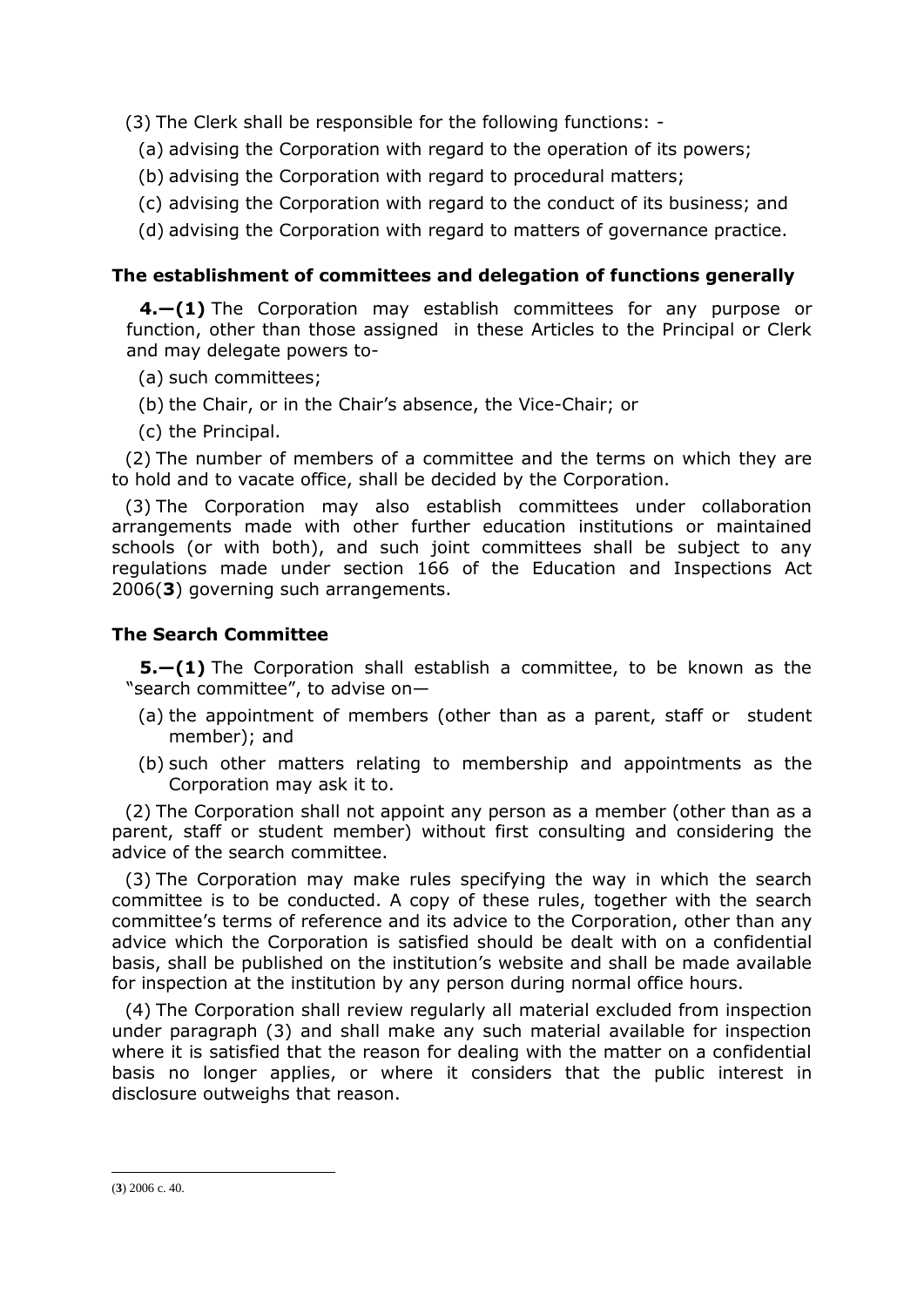# **The Audit Committee**

**6.—(1)** The Corporation shall establish a committee, to be known as the "audit committee", to advise on matters relating to the Corporation's audit arrangements and systems of internal control.

(2) The audit committee shall consist of at least three persons and may include members of staff at the institution with the exception of those in senior posts, and shall operate in accordance with any requirements of the CE of Skills Funding.

# **Composition of committees**

**7.** Any committee established by the Corporation, other than the committee referred to in article 10, may include persons who are not members of the Corporation.

# **Access to committees by non-members and publication of minutes**

**8.** The Corporation shall ensure that:—

- (a) a written statement of its policy regarding attendance at committee meetings by persons who are not committee members; and
- (b) the minutes of committee meetings, if they have been approved by the Chair of the meeting,

are published on the institution's website and made available for inspection at the institution by any person, during normal office hours.

# **Delegable and non-delegable functions**

**9.** The Corporation shall not delegate the following functions-

- (a) the determination of the educational character and mission of the institution;
- (b) the approval of the annual estimates of income and expenditure;
- (c) the responsibility for ensuring the solvency of the institution and the Corporation and for safeguarding their assets;
- (d) the appointment of the Principal or holder of a senior post;
- (e) the appointment of the Clerk, (including, where the Clerk is, or is to be, appointed as a member of staff the Clerk's appointment in the capacity of a member of staff); and
- (f) the modification or revocation of these Articles.

**10.—(1)** The Corporation may not delegate -

- (a) the consideration of the case for dismissal, and
- (b) the power to determine an appeal in connection with the dismissal

of the Principal, the Clerk or the holder of a senior post, other than to a committee of members of the Corporation.

(2)The Corporation shall make rules specifying the way in which a committee having functions under paragraph (1) shall be established and conducted.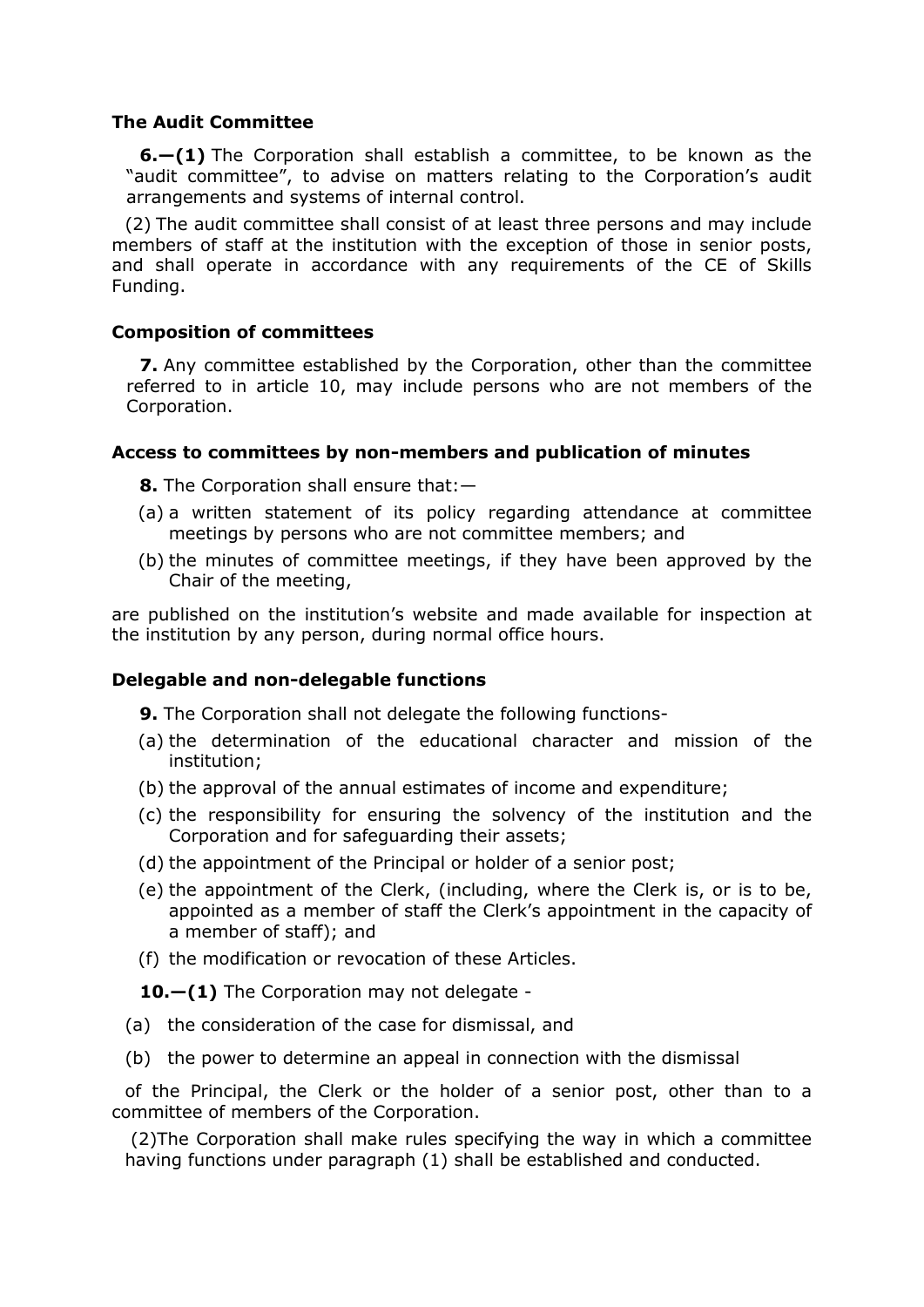**11.** The Principal may delegate functions to the holder of any other senior post other than-

- (a) the management of budget and resources; and
- (b) any functions that have been delegated to the Principal by the Corporation.

# **Appointment and promotion of staff**

**12.—(1)** Where there is a vacancy or expected vacancy in a senior post, the Corporation shall—

- (a) advertise the vacancy nationally; and
- (b) appoint a selection panel consisting of—
	- (i) at least five members of the Corporation including the Chair or the Vice-Chair or both, where the vacancy is for the post of Principal ; or
	- (ii) the Principal and at least three other members of the Corporation, where the vacancy is for any other senior post.

(2) The members of the selection panel shall—

- (a) decide on the arrangements for selecting the applicants for interview;
- (b) interview the applicants; and
- (c) where they consider it appropriate to do so, recommend to the Corporation for appointment one of the applicants they have interviewed.

(3) If the Corporation approves the recommendation of the selection panel, that person shall be appointed.

(4) If the members of the selection panel are unable to agree on a person to recommend to the Corporation, or if the Corporation does not approve their recommendation, the Corporation may make an appointment itself of a person from amongst those interviewed, or it may require the panel to repeat the steps specified in paragraph (2), with or without first re-advertising the vacancy.

(5) Where there is a vacancy in a senior post or where the holder of a senior post is temporarily absent, until that post is filled or the absent post holder returns, a member of staff-

- (a) may be required to act as Principal or in the place of any other senior post holder; and
- (b) if so required, shall have all the duties and responsibilities of the Principal or such other senior post holder during the period of the vacancy or temporary absence.

13. The Principal shall have responsibility for selecting for appointment all members of staff other than -

- (a) senior post holders; and
- (b) where the Clerk is also to be appointed as a member of staff, the Clerk in the role of a member of staff.

#### **Rules relating to the conduct of staff**

**14.** After consultation with the staff, the Corporation shall make rules relating to their conduct.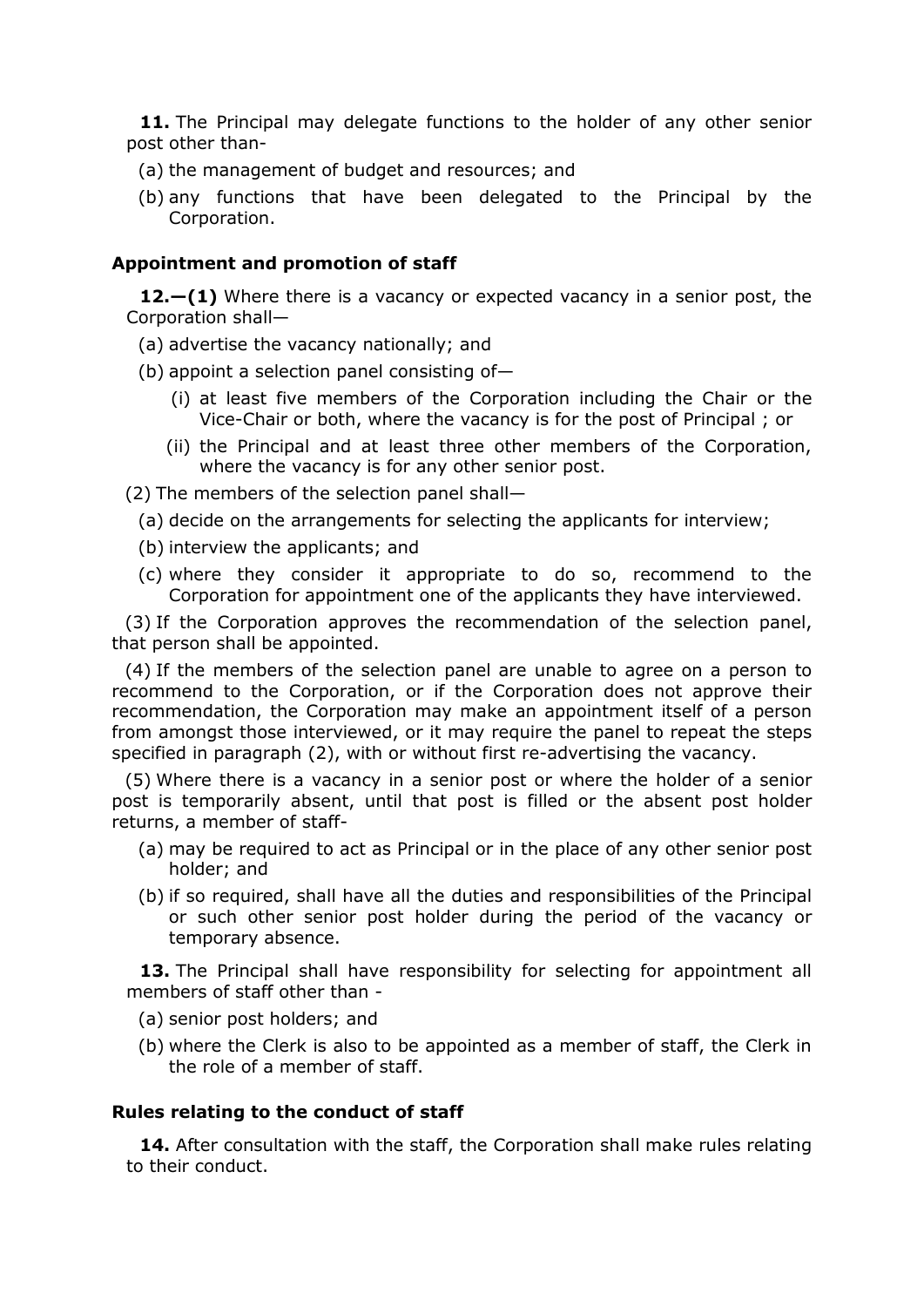# **Academic freedom**

**15.** In making rules under article 14, the Corporation shall have regard to the need to ensure that academic staff at the institution have freedom within the law to question and test received wisdom, and to put forward new ideas and controversial or unpopular opinions, without putting themselves at risk of losing their jobs or any privileges which they may enjoy at the institution.

# **Grievance, suspension and disciplinary procedures**

**16.—(1)** After consultation with staff, the Corporation shall make rules setting out

- (a) grievance procedures for all staff;
- (b) procedures for the suspension of all staff; and
- (c) disciplinary and dismissal procedures for
	- (i) senior post-holders, and
	- (ii) staff other than senior post-holders

and such procedures shall be subject to the provisions of articles 3(1)(e), 3(2)(e), 9(d), 9(e), 10(1) and 17.

(2) Any rules made under paragraph (1)(b) shall include provision that where a person has been suspended without pay, any appeal against such suspension shall be heard and action taken in a timely manner.

(3) Any rules made under paragraph  $(1)(c)(i)$  shall include provision that where the Corporation considers that it may be appropriate to dismiss a person, a preliminary investigation shall be conducted to examine and determine the case for dismissal.

# **Suspension and dismissal of the Clerk**

**17.—(1)** Where the Clerk is also a member of staff at the institution, the Clerk is to be treated as a senior post holder for the purposes of article 16(c).

(2) Where the Clerk is suspended or dismissed under article 16, that suspension or dismissal shall not affect the position of the Clerk in the separate role of Clerk to the Corporation.

# **Students**

**18.—(1)** Any students' union shall conduct and manage its own affairs and funds in accordance with a constitution approved by the Corporation and no amendment to, or rescission of, that constitution, in part or in whole, shall be valid unless approved by the Corporation.

(2) The students' union shall present audited accounts annually to the Corporation.

(3) After consultation with representatives of the students, the Corporation shall make rules concerning the conduct of students, including procedures for their suspension and expulsion (including expulsion for an unsatisfactory standard of work or other academic reason).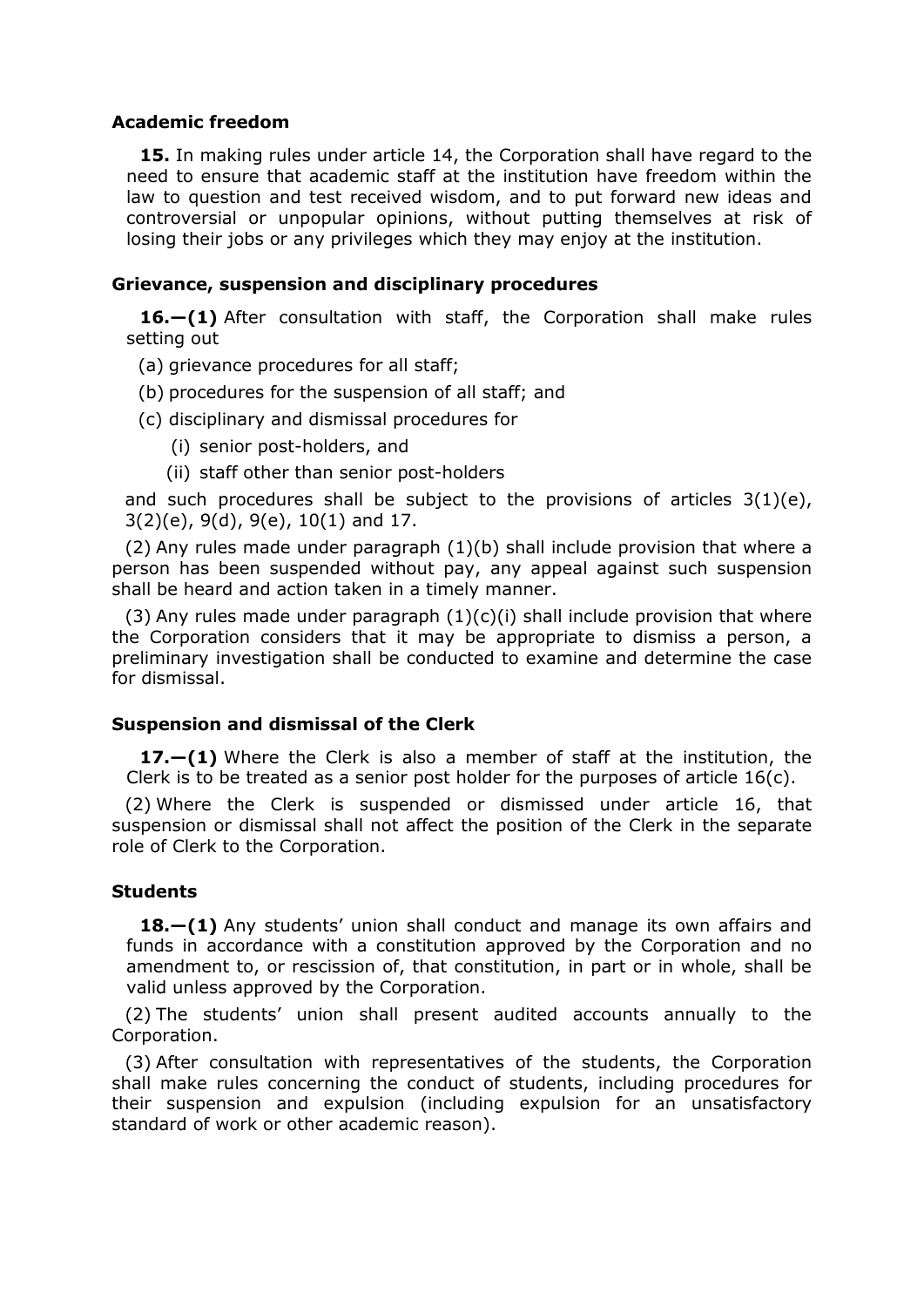# **Financial matters**

**19.** The Corporation shall set the policy by which the tuition and other fees payable to it are determined, subject to any terms and conditions attached to grants, loans or other payments paid or made by the CE of Skills Funding.

# **Co- operation with the CE of Skills Funding's auditor**

**20.** The Corporation shall co-operate with any person who has been authorised by the CE of Skills Funding to audit any returns of numbers of students or claims for financial assistance and shall give any such person access to any documents or records held by the Corporation, including computer records.

# **Internal audit**

**21.—**(1) The Corporation shall, at such times as it considers appropriate, examine and evaluate its systems of internal financial and other control to ensure that they contribute to the proper, economic, efficient and effective use of the Corporation's resources.

(2) The Corporation may arrange for the examination and evaluation mentioned in paragraph (1) to be carried out on its behalf by internal auditors.

(3) The Corporation shall not appoint persons as internal auditors to carry out the activities referred to in paragraph (1) if those persons are already appointed as external auditors under article 22.

# **Accounts and audit of accounts**

**22.—(1)** The Corporation shall

- (a) keep proper accounts and proper records in relation to the accounts; and
- (b) prepare a statement of accounts for each financial year of the Corporation.
- (2) The statement shall—
	- (a) give a true and fair account of the state of the Corporation's affairs at the end of the financial year and of its income and expenditure in the financial year; and
	- (b) comply with any directions given by the CE of Skills Funding as to the information to be contained in it, the manner in which the information is to be presented, the methods and principles according to which it is to be prepared and the time and manner of publication.

(3) The accounts and the statement of accounts shall be audited by external auditors appointed by the Corporation in respect of each financial year.

(4) The Corporation shall not appoint persons as external auditors in respect of any financial year if those persons are already appointed as internal auditors under article 21.

(5) Auditors shall be appointed and audit work conducted in accordance with any requirements of the CE of Skills Funding.

(6) The "financial year" means the first financial year and, except as provided for in paragraph (8), each successive period of twelve months.